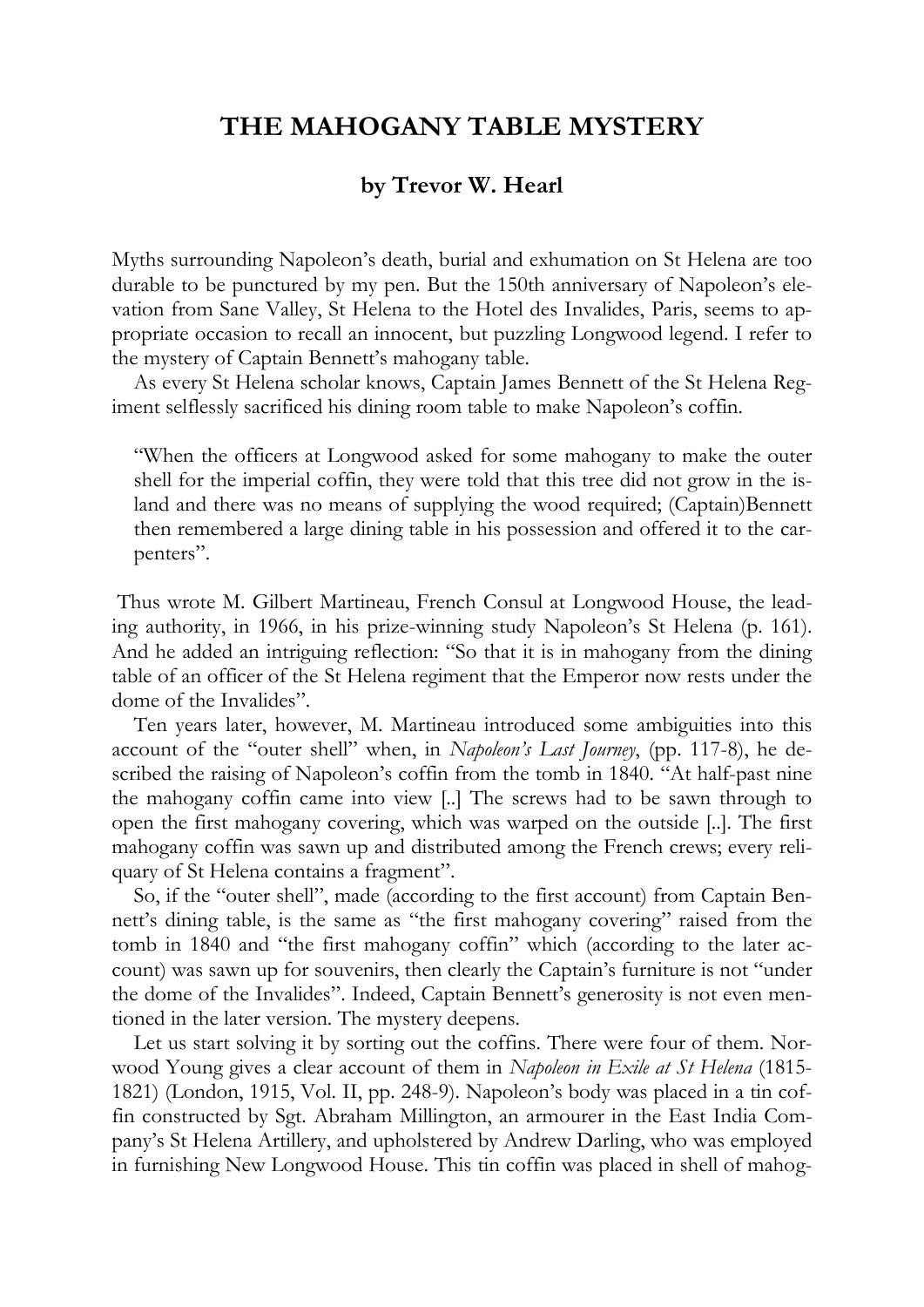any made by a cabinetmaker, Metcalfe, also working in New Longwood House. Sgt. Millington, with the other craftsmen and Pte. Levy of the 20th Regt., then enclosed these coffins in a lead covering which was finally encased in an outer shell of mahogany. These details came from Sgt. Millington, who said nothing about Captain Bennett's table, or a mahogany shortage. But what did Captain Bennett say about it?

 On the day of Napoleon's funeral, May 9, 1821, Captain Bennett took all his family, even baby Eleanor, from their home at Chubb's Spring to watch the ceremony. For his four-and-a-half-year-old son George, proudly riding his pony, it was a memorable occasion which he later recalled clearly in his Reminiscences. But if his father exclaimed, "There goes my dining room table!" George did not hear him, nor apparently did the family remark that it was missing at home.

George next saw that piece of mahogany at the exhumation in 1840. Eluding the sentries in the early morning mists of October 15, he reached the railing around the tomb as men were hauling at the ropes. "In another minute, up came the coffin. It appeared to be shining with wet, but there it hung, like that of Mahomet, between heaven and earth".

He said nothing about it being his father's dining room table. Nor, it seems, did his mother or sisters. Yet they had a fine opportunity when George's old school friend, Lieut. John Lefroy, RA, was posted to the Island in 1840, for he had also watched the exhumation and was a frequent guest of the Bennetts. Had the story been family gossip - "We never expected to see our old dining table again! - it would certainly have found a place, not only in George Bennett's Reminiscences, but in Lefroy's long letters home, published in 1895.

But would Captain Bennett's sacrifice have been needed anyway? Surely not. For if mahogany was scarce anywhere on St Helena, it was not at Longwood. When Andrew Darling took the auction inventory of the three houses (Old Longwood House, New Longwood House and Bertrands' Cottage) he listed many mahogany tables, bookcases, wardrobes and other furniture. Today they would be priceless pieces of Napoleonica or valued as the work of cabinetmaker George Bullock but, except for such choice items as Napoleon's desk, such considerations would not have saved them from the carpenter in 1821 had he needed the wood.

Where then did the story of Captain Bennett's table originate, if not from the family in 1821 or 1840, or from the craftsmen who made the coffins? A clue might be seen, almost a century later, in Dr Arnold Chaplin's "discovery" of the Bennett family. For many years Dr Chaplin had found "delight" in studying Napoleon's exile on St Helena, publishing works on his illness, and on the Island's chief medical officer, Dr Shortt.

In 1914, his Directory of the Island during the Captivity of Napoleon, a "*St Helena Who's Who*", was published with a meticulously revised and enlarged edition which followed in 1919. Here, for the first time, we meet the Bennett family: Mrs James Bennett, "the first lady to whom Napoleon bowed on arriving in St Helena; Captain James Bennett, who "had a very large mahogany dining table, and he allowed it to be used to make the coffin"; and George Brooks Bennett, who "had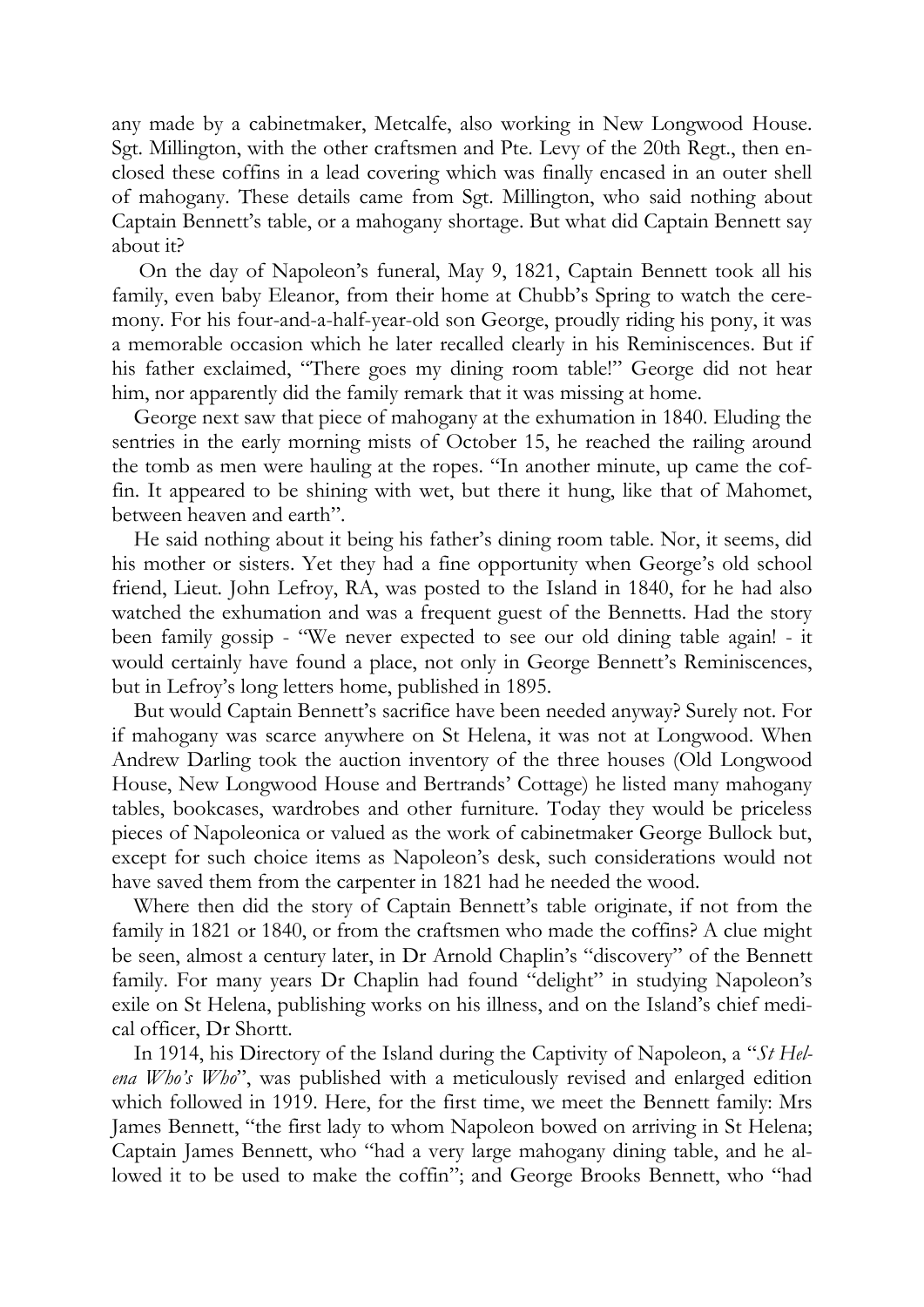left a manuscript in which he records the events of his life in connection with Napoleon and St Helena" (pp. 57-8). Dr Chaplin did not add that it said nothing about a dining table.

Then where did Dr Chaplin find this story of the Captain's table? Scouting through the relevant literature between 1914 and 1919 brought me to *Sir Lees Knowles Letters of Captain Engelbert Lutyens*, Orderly Officer at Longwood, Saint Helena, published in 1915. There, in a footnote, (p.32), he confides that Captain James Bennett's "dining table, presented for the purpose, was used for making the outer mahogany-coffin for the Emperor". Knowles listed his sources of information as "Broadley, Chaplin, Forsyth, Fremeaux, Gonnard, Masson, Rosebery, Seaton, Shorter, Watson and Young", but none of these writers seem to have heard of Captain Bennett. But Knowles also revealed that he had spoken "recently" with Captain Bennett's daughter, Eleanor, "now Mrs Owen, born in 1821 [..] she lives with a son and daughter at Balham".

So, until someone comes up with a better suggestion - or a note reading: "5th May 1821. Received from Captain James Bennett, One Mahogany dining table", I prefer to imagine a dear old lady of about 93, with a twinkle in her eye, sensing fertile soil, sowing the seeds of a nice new Longwood legend.

## **Wirebird: The Journal of the Friends of St Helena 2 (Autumn 1990): 20–22. Also published in South Atlantic Chronicle, January 1991, Vol. XV, No. 1, pp. 3-4.**

© A.H. Schulenburg. Reproduced with permission.

Note: There have been several updates to this story since Trevor Hearl wrote this article.

Colin Fox, who is descended from the Bennett family, attempted to solve the mystery in the first chapter of his book [Fox, Colin. *The Bennett Letters: A 19th Century Family in St. Helena, England and the Cape : The Lives of Captain James Bennett ... and His Son George Brooks Bennett*, Gloucester: Choir Press, 2006]. He later published a revised version [Fox, Colin. *'*Napoleon's Coffin'. *Wirebird: The Journal of the Friends of St Helena* No 50 (2021): 5–24] that goes some way to provide a possible basis for the story. Some of the points made by Trevor Hearl can be explained and expanded upon by the further research that has been carried out.

 Sometime after Trevor wrote his article Colin Fox contributed to a BBC pilot programme to be entitled 'The History Seekers' – a forerunner of the more recent 'Who do you think you are'. It was a 15-minute piece that was intended to delve into the truth of the Bennett's table/coffin mystery. After this was filmed, it was decided to cancel the series and the pilot was never broadcast. During the research it was discovered that the earliest reference to the story appeared in a catalogue for the Colonial and India Exhibition